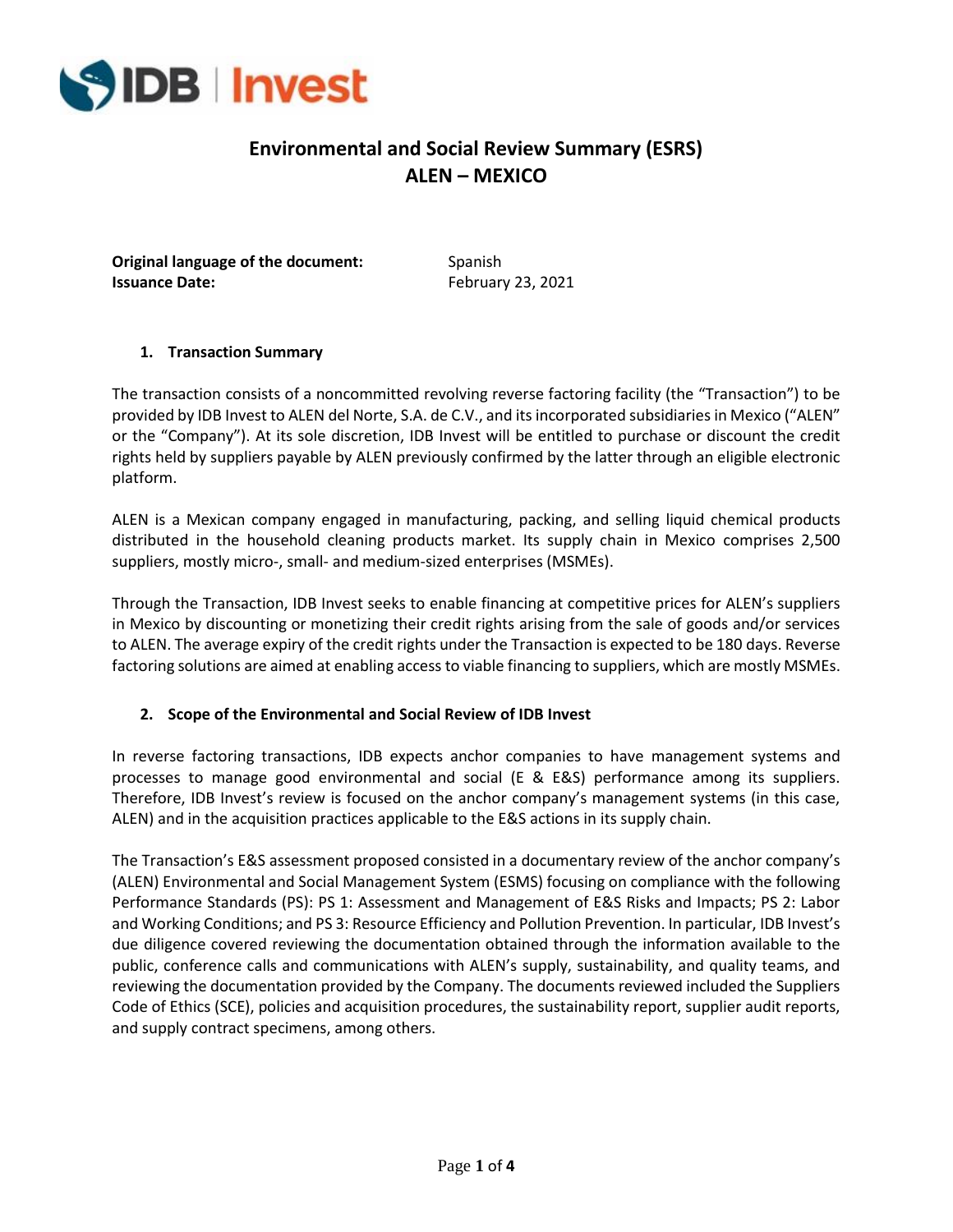### **3. Environmental and Social Classification and Rationale**

Under IDB Invest's Environmental and Social Sustainability Policy, the Transaction was classified under Category B since it could generate low- to medium-intensity risks and impacts, which are limited, reversible, and manageable by applying plans and procedures known in the sector.

The E&S impacts which are expected to occur in connection with ALEN's suppliers are those mainly related to the raw material (sodium hypochlorite) used to manufacture the products sold by the Company. The potential impacts relate to labor practices, including child labor, forced labor, occupational health and safety, salaries, overtime, the grievance mechanism, pollution prevention, hazardous materials management, and the use of energy and water.

#### **4. Environmental and Social Risks**

#### **4.1 Assessment and Management of E&S Risks and Impacts**

Policies. ALEN's Safety, Health and Environmental Protection Policy reflects the Company's commitment to prevent, eliminate, and control environmental risks and those of its collaborators. Such policy is supplemented by the Suppliers Code of Ethics (SCE), which jointly covers environmental and social issues, such as non-discrimination, child labor prevention, environmental care, fair and safe working conditions for workers, rejection of harassment or abuse, and respect for the human rights.

The SCE is part of the supplier contracts and should be strictly complied with by ALEN's suppliers as well as by their subcontractors. Any violation of environmental laws or the SCE may be deemed to be a violation of the supplier contract and could cause the termination of the business relationship between ALEN and the supplier.

Identification of Risks and Impacts. E&S risks relate to the anchor company's (in this case, ALEN) commitment and ability to manage E&S risks, labor conditions, resource efficiency, and pollution prevention. Supplier risks relate to issues such as granting of environmental licensing, occupational health and safety, and waste management, among others.

Management Programs. ALEN has in place a procedure to assess the safety, health, and environmental legal compliance by its suppliers. The Company evaluates its suppliers when onboarded and periodically to assess whether they meet their obligations under the supplier contract and the SCE. Should any finding be detected, the Company develops a work plan to be followed by the related supplier. ALEN will develop and implement an E&S performance scoring methodology, including key performance indicators (KPI) to rate the overall E&S performance of its suppliers as part of its sustainable supply policy.

Organizational Capacity and Competency. ALEN has a Sustainability Committee made up of the heads of all the business areas. The Sustainability Committee meets on a bimonthly basis to follow up on the Company's performance and make decisions related to environmental, social, labor, occupational health and safety, and supply chain issues.

External Communications and Grievance Mechanisms. The affected communities wishing to submit grievances and claims may do so through the *Buzón de Transparencia* (Transparency Box), which admits contacts via a hotline, e-mail, in person, or through a form available on the website. The Transparency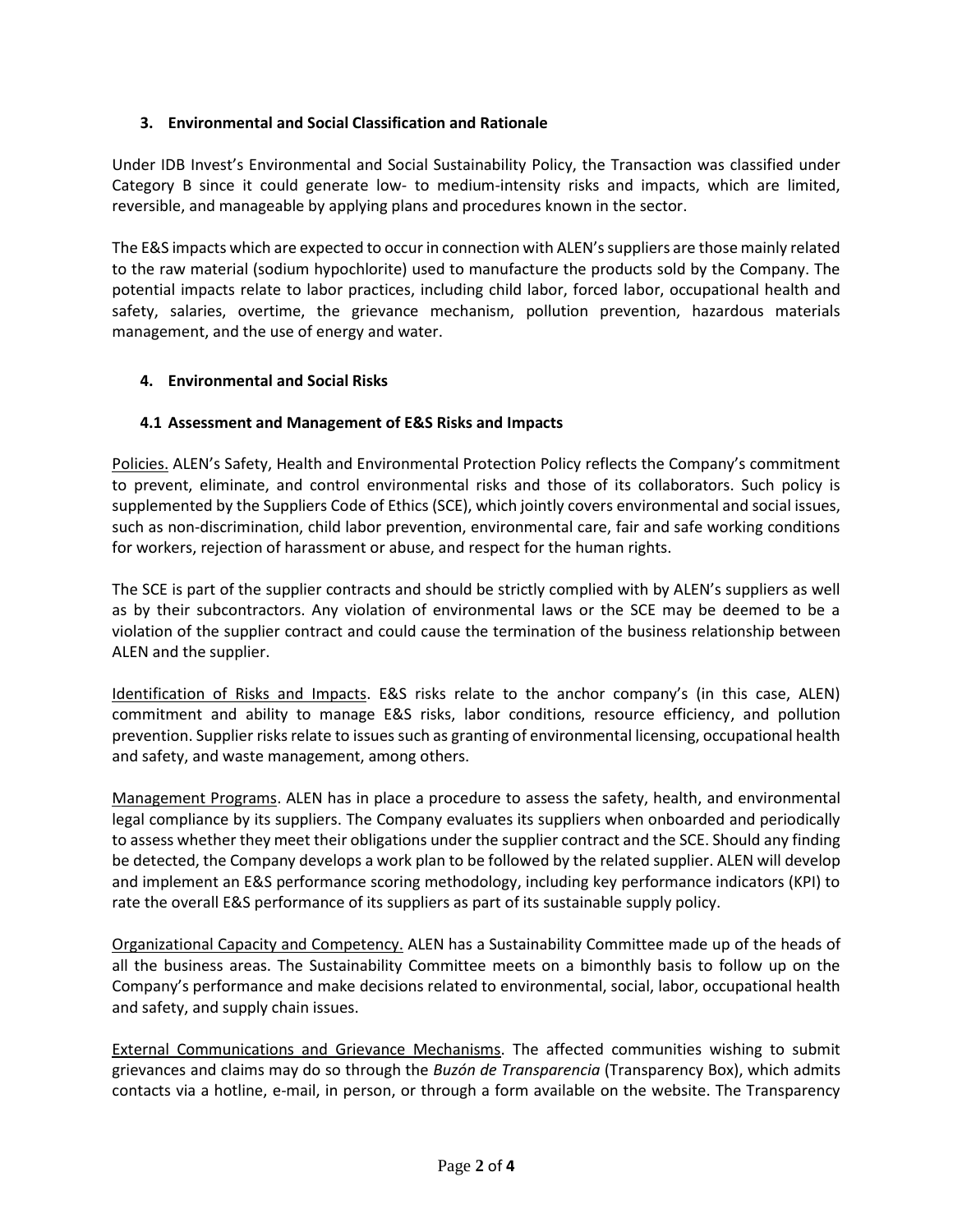Box is managed by an independent third-party, and the grievances and claims are managed confidentially and without retaliation. All the investigations are carried out by Internal Audit and Human Resources and supervised by the Audit Committee supported by the Ethics Committee.

Monitoring and Evaluation. After the implementation of the new E&S scoring methodology for suppliers, ALEN will review its effectiveness and will improve it as required jointly with IDB Invest.

Periodic Reporting to Affected Communities. Through its annual Management and Sustainability Report (MSR) available on its website, ALEN provides information on its labor benefits programs, waste management actions, resource efficiency initiatives, and social responsibility activities, among others.

### **4.2 Labor and Working Conditions**

In general, Mexico's labor, and health and safety legislation adequately regulates labor conditions in terms of working hours, salaries, vacation, workers' compensation, employment and safe working conditions, among others. Under supplier contracts, ALEN should meet the SCE, which reflects PS 2 requirements on the labor and working conditions of supply chain workers.

## **4.3 Resource Efficiency and Pollution Prevention**

ALEN's operations were granted a clean industry certification, a voluntary audit program assessing a company's processes regarding the management of pollution and environmental risk, and its compliance with applicable regulations, international standards, and operations and engineering good practices.

As part of its sustainability program, ALEN has implemented several programs focused on reducing its carbon footprint. Under the Comprehensive Water Saving Program, apart from reducing water consumption, the Company develops projects to recycle the resource during its operations, return it to other processes and treat it at the end of the productive cycle. Since 2019, ALEN has implemented clean energy use in its manufacturing plants; such energy is obtained from an efficient cogeneration process covering 85% of consumption.

ALEN is also committed to reducing waste generation in its supply processes, investing in new technologies to reduce or eliminate shortages at production, and promoting the recycling of raw materials, such as plastic and cardboard, used to manufacture PET containers and boxes. To date, 100% of ALEN's PET container and cardboard boxes are made from recycled materials.

### **5. Proposed Action Measures.**

Under IDB Invest's Sustainability Policy, ALEN will manage the E&S risks related to its supply chain with procedures to ensure that the Transaction end beneficiaries (i.e., suppliers) are in compliance with local E&S legislation, and IDB Invest's Exclusion List.